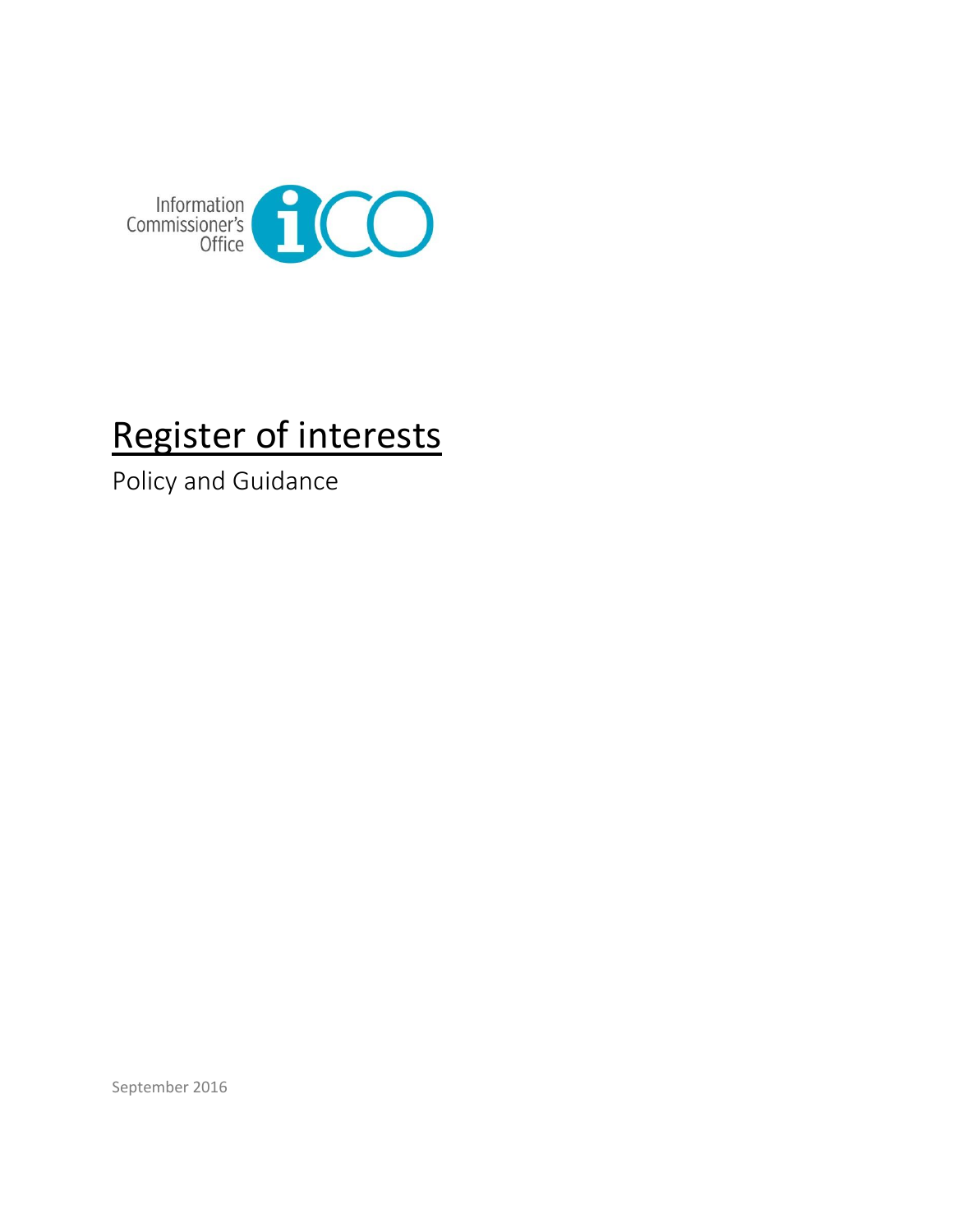# Table of Contents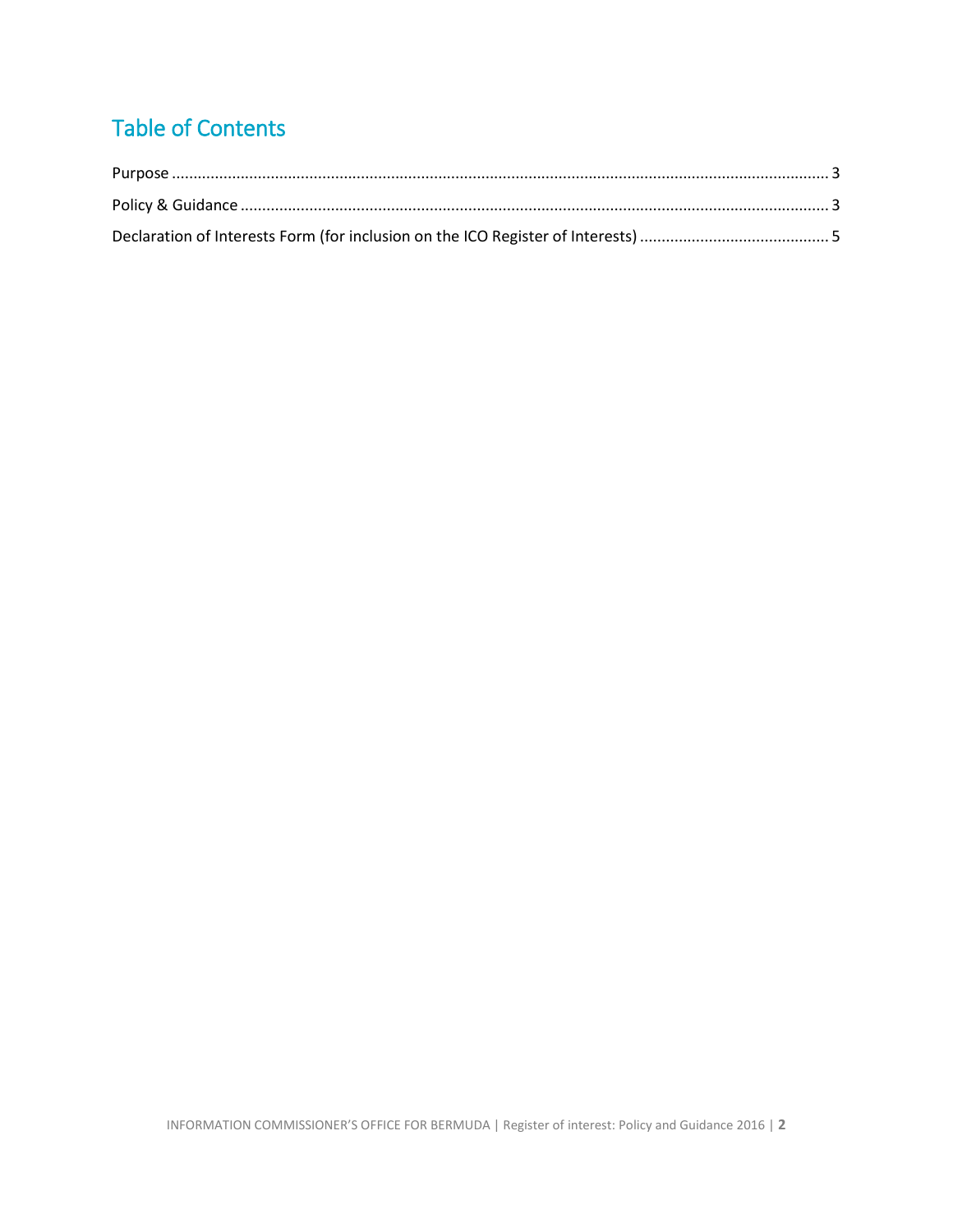#### <span id="page-2-0"></span>Purpose

- 1. One of the core values of the Information Commissioner's Office (ICO) is to be—and to be seen as—independent and impartial from outside influence and self-interest. The Information Commissioner and ICO staff are dedicated to good practice and transparency in public office. The ICO has voluntarily adopted a Register of Interests ('ROI') scheme to achieve this.
- 2. The purpose of the Register of Interests is to identify those interests and activities which the Information Commissioner and ICO staff consider they should volunteer into the public arena because these interests and activities might reasonably be viewed as creating the risk of bias in carrying out their duties as the Information Commissioner and as ICO staff.
- 3. The Register of Interests will consist of copies of the completed Declaration of Interests Forms attached to this policy. The ICO office manager will be responsible for maintaining and updating the ROI.
- 4. The declaration of the Information Commissioner is proactively published and made accessible from the ICO website, [www.ico.bm.](http://www.ico.bm/) The entire Registry of Interest is open for public inspection at our offices, Valerie T. Scott Building, 60 Reid Street, Hamilton HM12, during normal office hours.
- 5. The ROI will also assist the Information Commissioner, ICO staff, public authorities and the public in identifying any potential conflict of interest that might arise when an obligation, interest or distraction exists which could interfere with the Information Commissioner or the ICO staff's independent exercise of judgment in carrying out ICO duties and obligations.<sup>1</sup>

#### <span id="page-2-1"></span>Policy & Guidance

- 6. The Information Commissioner or office manager will ask each staff member to complete a Declaration of Interests Form upon the commencement of his or her position. The Information Commissioner and ICO staff will be required to review their forms annually. It is the responsibility of the Information Commissioner and her staff to make changes to their declaration on the Register whenever their interests change.
- 7. Temporary or relief staff assisting the Information Commissioner in fulfilling her mandate to conduct reviews or to engage in oversight of public authorities' compliance with the PATI Act will also be asked to complete a Declaration of Interests Form for inclusion in the ROI.
- 8. The categories of interest to be considered for registration are:
	- A. Remuneration

 $\overline{a}$  $^{1}$  Adapted from Government of Bermuda Financial Instructions 2013, Para. 3.3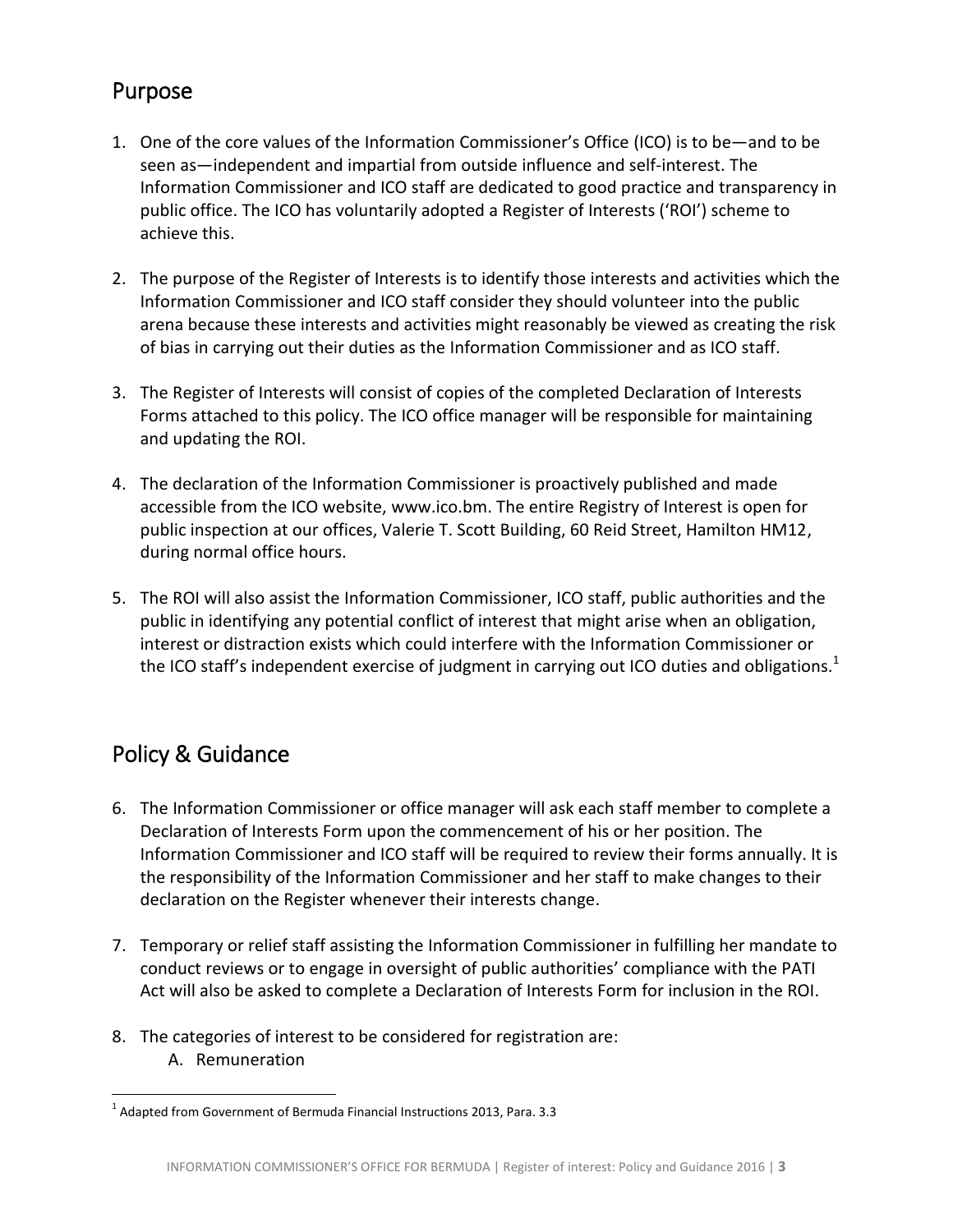- B. Related undertakings
- C. Property ownership
- D. Public appointments (paid or unpaid)
- E. Gifts and hospitality
- F. Close family links
- 9. Each category of interest listed on the form gives explanatory notes about the details required.
- 10. A form is required even if an individual has no registerable interests.
- 11. When declaring or registering an interest you should not qualify the amount of any financial interest, merely state that one exists.
- 12. In considering the appropriateness of registering an interest, an individual should ask whether a member of the public, acting reasonably and knowing the facts of the situation, might consider that any interests could potentially affect your responsibilities as, or to, the Information Commissioner, and to the public, or could influence your actions or decisionmaking.
- 13. The presumption is always in favour of declaring an interest. Advice should be sought from the Information Commissioner if there is uncertainty about whether an interest should be registered.
- 14. The Information Commissioner will take steps to resolve any potential conflicts of interest in a way which protects the public interest and aligns with her statutory mandate to promote public access to information.
- 15. The form should be signed, dated and submitted in hard copy to the ICO office manager.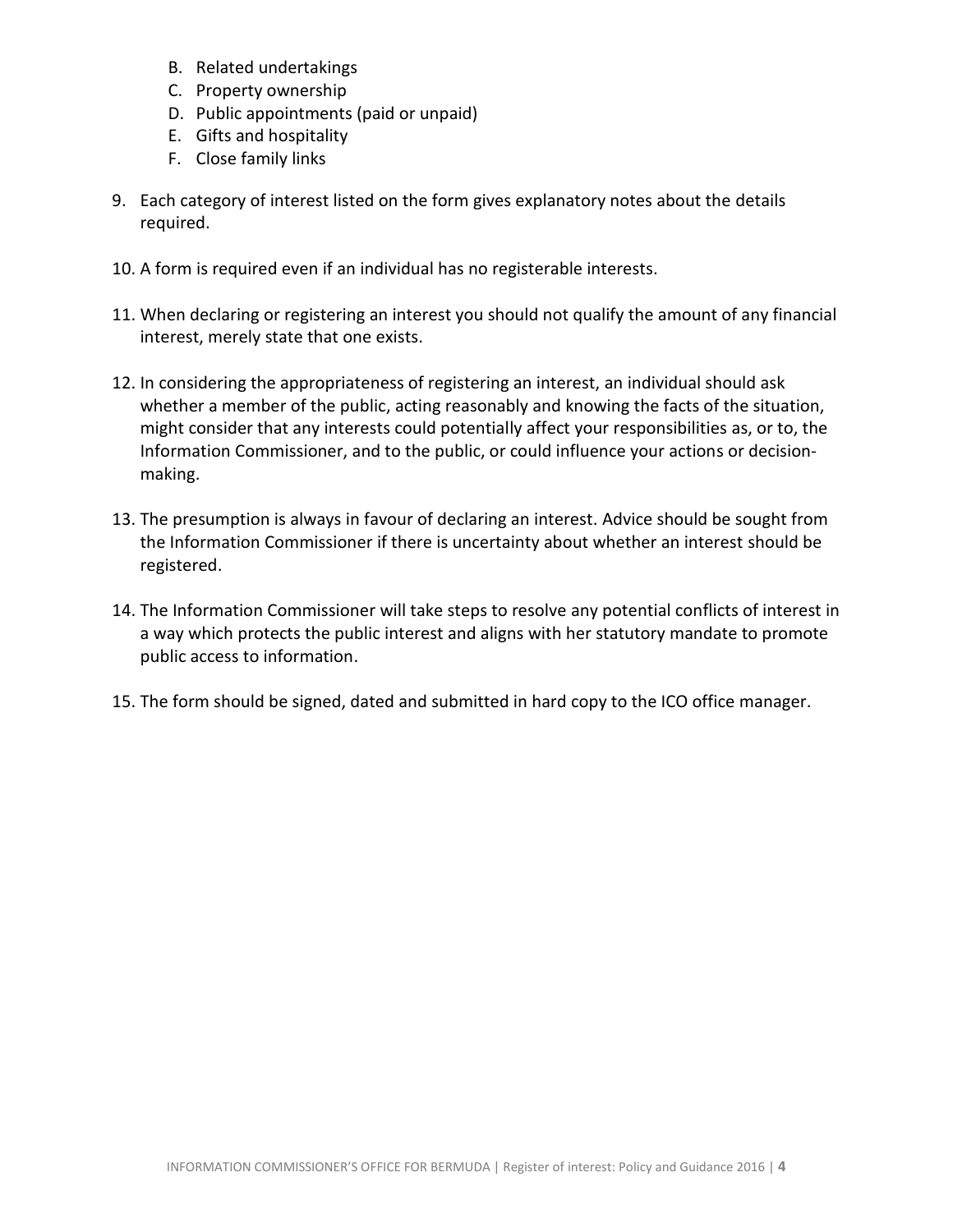## <span id="page-4-0"></span>Declaration of Interests Form (for inclusion on the ICO Register of Interests)

```
Full Name: __________________________________________ Position: ______________________________________
```

| Category A – Remuneration                                                                                                                    | <b>YES or NO</b> | <b>Details</b>                                                                                                                                                                                                                                                                                                                                                    |
|----------------------------------------------------------------------------------------------------------------------------------------------|------------------|-------------------------------------------------------------------------------------------------------------------------------------------------------------------------------------------------------------------------------------------------------------------------------------------------------------------------------------------------------------------|
| Do you hold any positions where you receive<br>remuneration (pay, benefit or allowances) by<br>virtue of being:<br>Employed<br>Self-employed |                  | If yes, please give full details of the name of the<br>employer/company/undertaking and the nature of the work or business<br>and your job title or position. You do not need to register the amount of<br>the remuneration.<br>Remuneration you receive from a pension, as the Information<br>Commissioner or as staff of the ICO, does not have to be included. |
| Holder of an office<br>Director of an undertaking<br>Partner in a firm<br>Undertaking a trade profession, vocation or<br>any other work?     |                  |                                                                                                                                                                                                                                                                                                                                                                   |

| Category B - Related Undertakings                                                                                                                                                                                 | <b>YES or NO</b> | <b>Details</b>                                                                                                                                                                                                                           |
|-------------------------------------------------------------------------------------------------------------------------------------------------------------------------------------------------------------------|------------------|------------------------------------------------------------------------------------------------------------------------------------------------------------------------------------------------------------------------------------------|
| Do you hold any directorships which are not<br>remunerated but where the undertaking in<br>question is a subsidiary or parent of an<br>undertaking in which you are a remunerated<br>director (as in Category A)? |                  | If yes, give names of the subsidiary or parent company or other<br>undertaking and the nature of its business and the relationship with the<br>company or other undertaking in which you are a director and you<br>receive remuneration. |

| Category C - Property Ownership                                                                                                                                                                                                                | <b>YES or NO</b> | <b>Details</b>                                                                 |
|------------------------------------------------------------------------------------------------------------------------------------------------------------------------------------------------------------------------------------------------|------------------|--------------------------------------------------------------------------------|
| Do you own or have any right or beneficial<br>interest (including trusts) in houses, land and<br>buildings, which may be significant to, or<br>relevant to or bear upon the work and<br>operation of the Information Commissioner's<br>Office? |                  | If yes, give details of all relevant rights or interests (legal or equitable). |
|                                                                                                                                                                                                                                                |                  |                                                                                |

| Category D - Public Appointments                 | <b>YES or NO</b> | <b>Details</b>                                                                                 |
|--------------------------------------------------|------------------|------------------------------------------------------------------------------------------------|
| Have you ever been appointed to work for or      |                  | If yes, state the names of the authority/body/board/council and the<br>dates worked or served. |
| serve with any public authority (as defined      |                  |                                                                                                |
| under the Schedule to the PATI Act), either paid |                  |                                                                                                |
| or unpaid?                                       |                  |                                                                                                |
|                                                  |                  |                                                                                                |
|                                                  |                  |                                                                                                |
|                                                  |                  |                                                                                                |
|                                                  |                  |                                                                                                |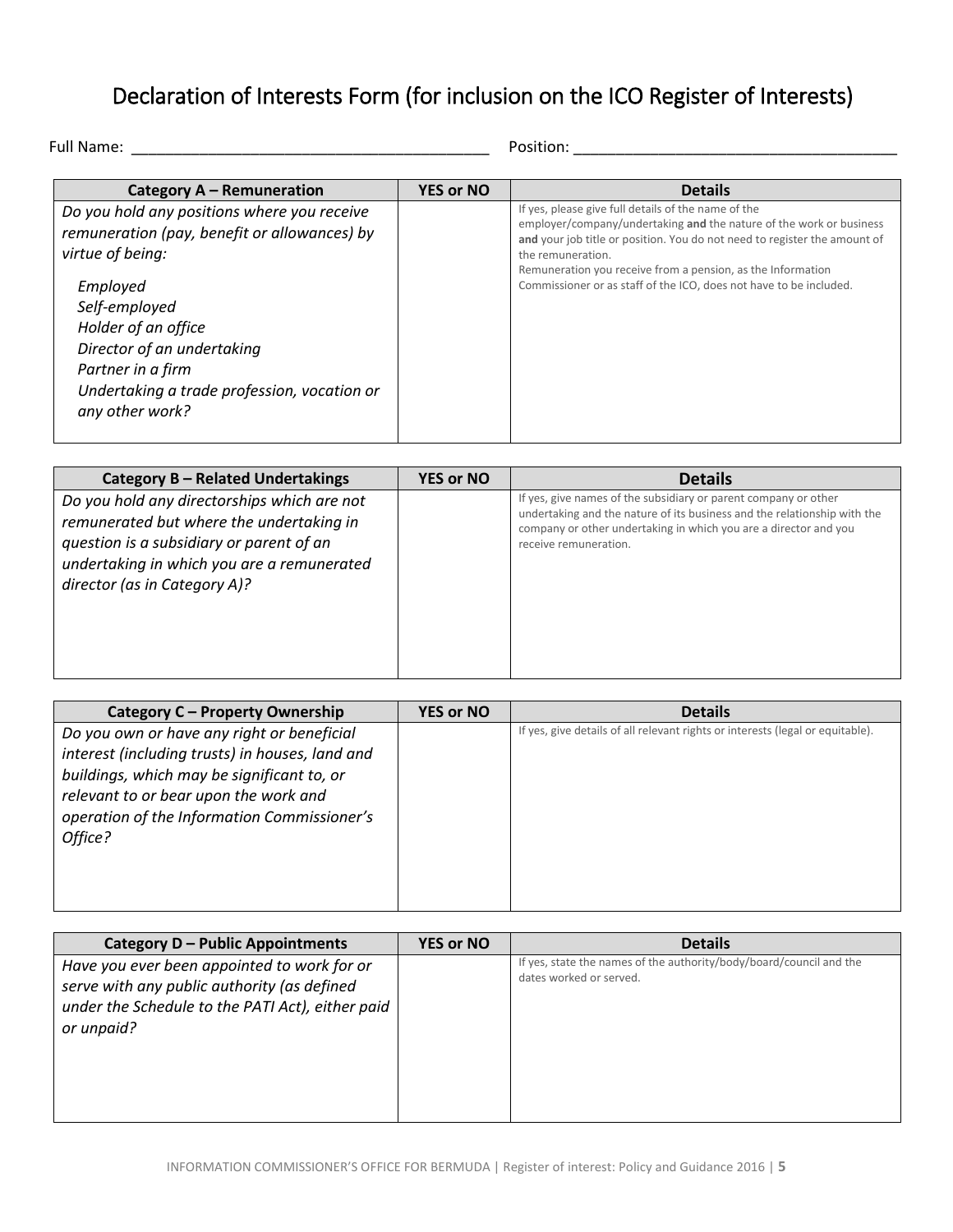| Category E - Gifts and Hospitality                                                                                                                                                                           | <b>YES or NO</b> | <b>Details</b>                                                                                                                                                                                                                                                                                                                                                                                              |
|--------------------------------------------------------------------------------------------------------------------------------------------------------------------------------------------------------------|------------------|-------------------------------------------------------------------------------------------------------------------------------------------------------------------------------------------------------------------------------------------------------------------------------------------------------------------------------------------------------------------------------------------------------------|
| Have you or your spouse to your knowledge<br>received any gifts or hospitality within your<br>current term of office which in any way relates<br>to your duties as, or for, the Information<br>Commissioner? |                  | If yes, you must give all relevant details, except:<br>You are not required to register isolated gifts of a trivial character,<br>the value of which must not exceed \$100.<br>Normal hospitality associated with your duties and which would<br>reasonably be regarded as appropriate.<br>Gifts received on behalf of the Information Commissioner in her<br>official capacity, i.e., conference mementos. |

| Category F - Close Family Links                  | <b>YES or NO</b> | <b>Details</b>                                                           |
|--------------------------------------------------|------------------|--------------------------------------------------------------------------|
| Are there any relevant interests of close family |                  | If yes, please name the person and state the nature of the relationship. |
| members, i.e. individuals whose interests and    |                  |                                                                          |
| relationship to you could potentially be         |                  |                                                                          |
| reasonably interpreted as carrying a risk of     |                  |                                                                          |
| bias in the conduct of the duties of the         |                  |                                                                          |
| Information Commissioner or ICO's staff? Close   |                  |                                                                          |
| family members may include a spouse,             |                  |                                                                          |
| domestic partner, parent, child or relative      |                  |                                                                          |
| living in a common household.                    |                  |                                                                          |
|                                                  |                  |                                                                          |

| Category G - Other Interests or Activities       | <b>YES or NO</b> | <b>Details</b>                                               |
|--------------------------------------------------|------------------|--------------------------------------------------------------|
| Any other interests or activities not covered by |                  | If yes, please name the organisation and describe your role. |
| the above categories, such as with voluntary     |                  |                                                              |
| organisations or societies, that may be of       |                  |                                                              |
| relevance to, or bear upon, the work of the      |                  |                                                              |
| <b>Information Commissioner?</b>                 |                  |                                                              |
|                                                  |                  |                                                              |
|                                                  |                  |                                                              |
|                                                  |                  |                                                              |
|                                                  |                  |                                                              |
|                                                  |                  |                                                              |

**I confirm that the above declaration is complete and correct to the best of my knowledge and belief.**

**Signature: Date:**